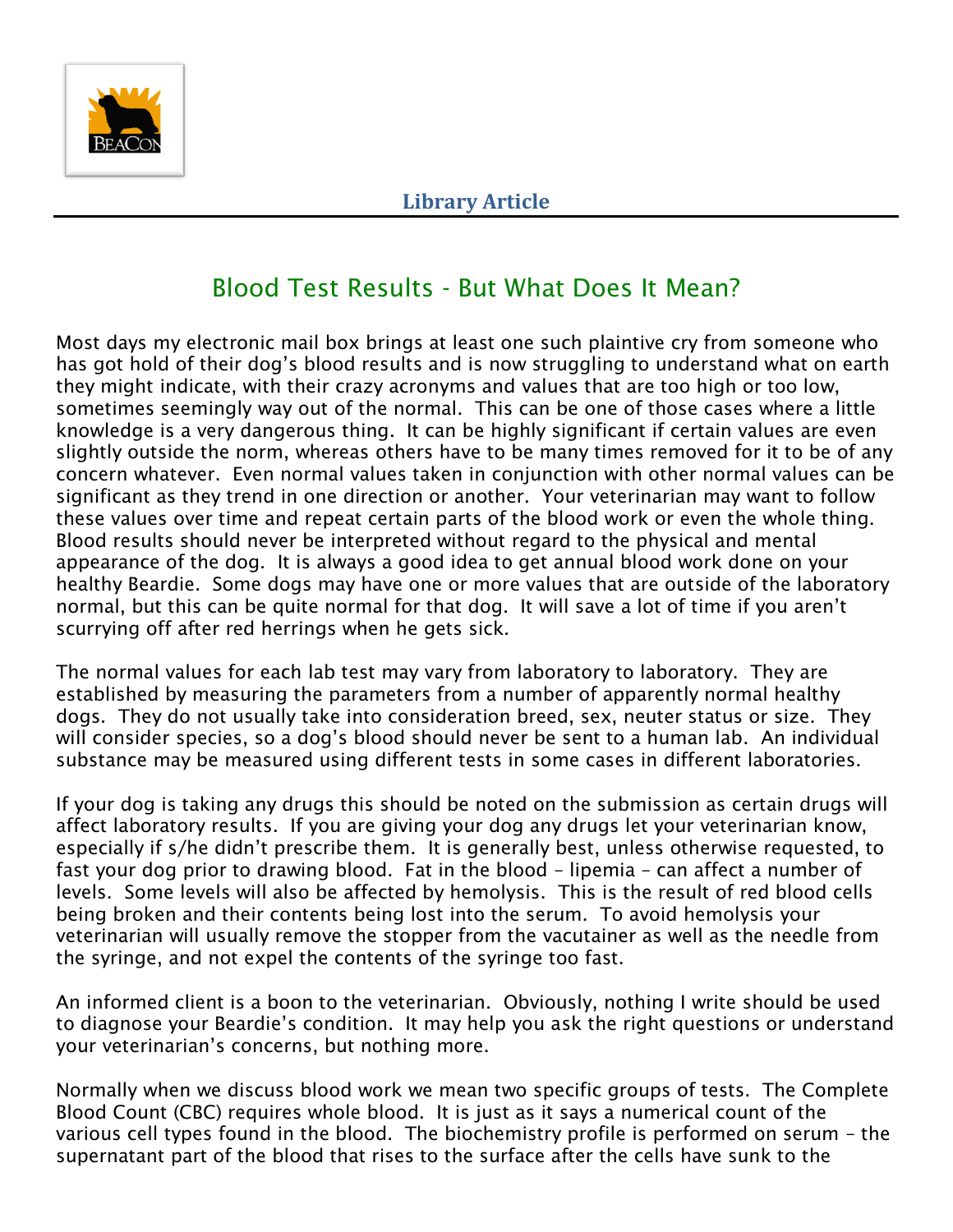

bottom when the blood is spun in a centrifuge. If the serum is pink it indicates hemolysis, if it is milky or cloudy it indicates lipemia. Hemolysis can alter the results for amylase, lipase, ALT, AST, calcium and phosphorus, while lipemia can affect glucose, sodium, potassium and protein. Your veterinarian may order other more specific blood work, but these are the basic tests I will be covering in this article.

### **Complete Blood Count**

The CBC measures the number of cells of different types circulating in the blood. There are three basic types, red cells, white cells and platelets. Red cells are made in the bone marrow (the soft center of the bones). Their function is to carry oxygen from the lungs to the cells throughout the body. They are removed from the blood by the spleen and liver. If a Beardie has too few red cells it is anemic, too many and it has a condition called polycythemia. Anemia can occur if red cells are lost to either internal or external bleeding; or if they are destroyed earlier than normal (hemolysis). It may also be the result of insufficient production by the bone marrow. Polycythemia is less common, and usually is the result of dehydration. Animals living at higher elevations make more red cells to compensate for the lower amounts of oxygen in the air. As well as the absolute number of red cells, the CBC will include the hematocrit (Hct) or packed cell volume (PCV) – the percentage of red cells in the blood sample. Blood is spun in very thin tubes, and the red cells settle to the bottom. Above them is the small "buffy" coat layer of white cells and above that the plasma which should be clear and colorless. Clear yellow plasma indicates liver disease – jaundice, white opaque plasma indicates lipemia, and pink to red clear plasma the presence of hemoglobin from lysed red cells. Hemoglobin concentration (Hb) is also measured. Hemoglobin is the substance in the red cell that carries the oxygen. Mean corpuscular volume (MCV), mean corpuscular hemoglobin (MCH) and mean corpuscular hemoglobin concentration (MCHC) are all used to help classify anemia, albeit the most useful measure of anemia is the reticulocyte count. Reticulocytes are immature red cells that still contain a nucleus. In anemia they may be released prematurely to help meet the animal's need for oxygen. You need the absolute reticulocyte count not the proportion. As the numbers of adult red cells drop the proportion of reticulocytes will rise, and so be less informative.

There are several different kinds of white blood cells or leukocytes. The CBC will usually report the percentage as well as the absolute number. The latter is always the more important number. White cells are also made in the bone marrow. The most numerous white cell group are the neutrophils. They are phagocytes – cells that can engulf and digest foreign substances, and their primary function is to destroy microbes. They secrete various substances to help with this, and can also pass through cell walls, attracted to the foreign invaders. Increased numbers of neutrophils indicate inflammation, infection by bacteria, distemper virus, fungi, some parasites, as well as immune mediated disease, necrosis, endotoxins, foreign bodies, hemorrhage, hemolysis and Rocky Mountain Spotted Fever.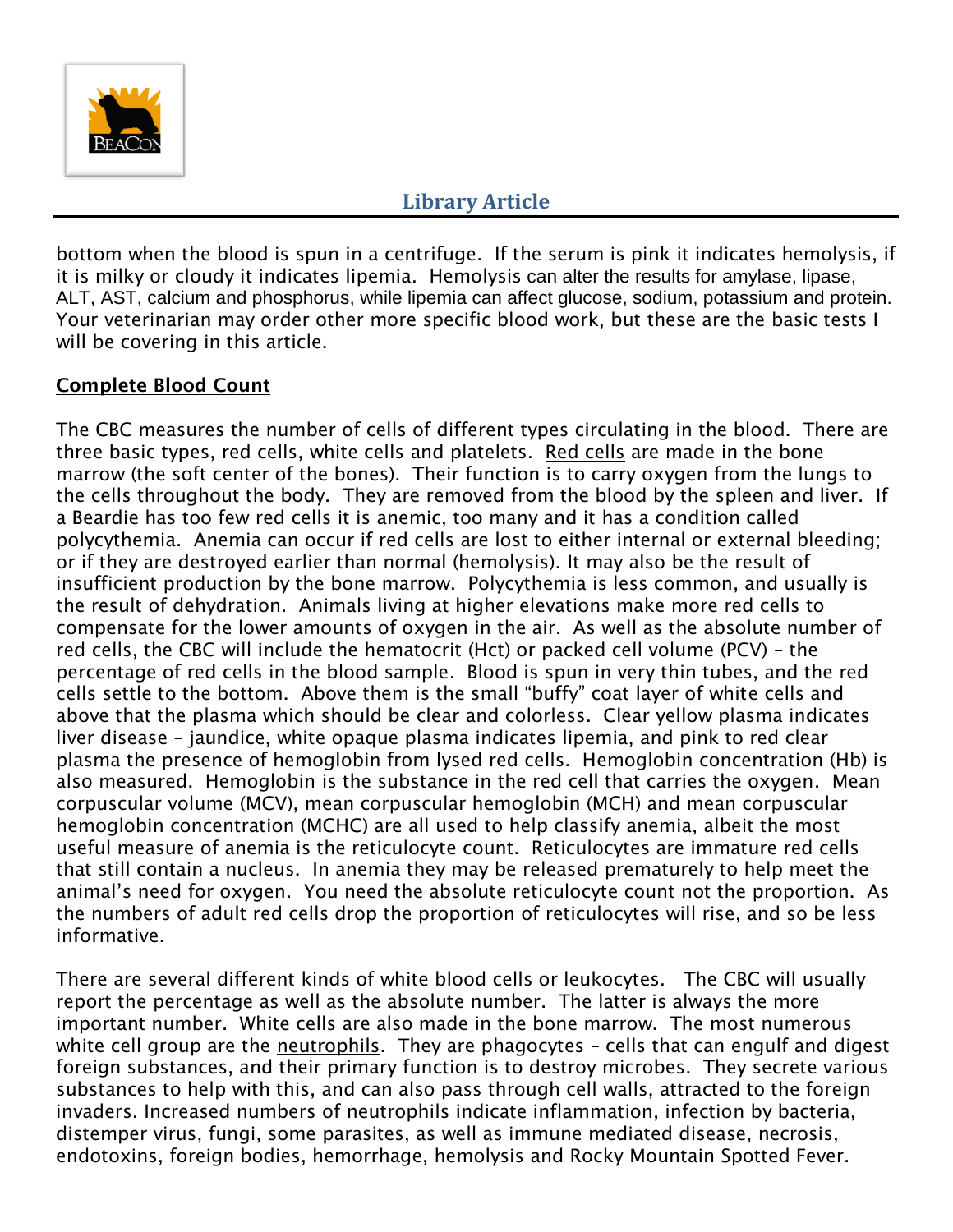

Prednisone and other corticosteroid drugs can increase neutrophil numbers, by reducing their stickiness and random migration from blood to tissues. In general, the response is greatest if the infection is localized (pyometra for example) rather than generalized. Numbers are low if destruction exceeds production. This can result from massive utilization but most often is due to decreased production or decreased survival. Chemotherapy, leukemia, ehrlichiosis, parvovirus, immune mediated diseases, endotoxins or an overwhelming sepsis could cause this. Lymphocytes are found in lymph nodes, spleen, thymus, tonsils, lymphoid tissue in the gastrointestinal tract and respiratory system and bone marrow as well as the blood. While they cannot be differentiated morphologically they are of two types T lymphocytes that mature in the thymus and are involved in cellmediated immunity and B-lymphocytes that function as antibodies in the blood. They are the most long lived white cells and are unique in that they recirculate back into the blood from the tissues. Recirculation is the process most likely to influence the number of lymphocytes found in the blood. Blood count correlates poorly with enlargement of the lymph nodes. Increased numbers are occasionally seen during chronic infections. Lymphopenia (low numbers) are relatively common in sick animals, however. Stress mediated by corticosteroids (natural or drugs) causes lymphocytes to move from the blood into lymphoid tissue. This effect is maximal 4 to 8 hours after the appearance of the corticosteroids. Acute infection, immunosuppression, acquired deficiency as well as loss or damage to lymph tissue can all reduce lymphocyte numbers. In puppies, lymphocytes may be elevated due to infection.

Monocytes usually parallel neutrophils and increase in infection as well as in response to corticosteroids. Monocytes transform into macrophages after a time in circulation, these are large efficient macrophages with lots more granules and proteolytic enzymes then monocytes. Macrophages clean out any foreign particles or dead cells, but are less responsive to infection than neutrophils. They also present foreign substances to lymphocytes in a form more likely to elicit an immune response. Reduced numbers of monocytes are not clinically significant. Eosinophils are attracted to substances released by mast cells, and inhibit their further release limiting or delaying allergic or anaphylactic reactions. Increased level is usually associated with parasitic infection or hypersensitivity. Reduced numbers can be the result of an acute infection or the presence of corticosteroids. Basophils are usually quite rare. Seeing them is therefore quite significant. They tend to parallel eosinophils, and tend to increase in dirofilariasis the early stage of heartworm. If eosinophil levels are normal but basophil levels are high, serious chronic disease should be investigated.

Platelets, also known as thrombocytes, stick to exposed collagen within seconds after injury and help to form clots to prevent internal and external bleeding. Reduced numbers indicate either bone marrow damage or increased rate of destruction. The two major causes of destruction are immune-mediated thrombocytopenia (ITP), which may be secondary to tick borne and other infections, or disseminated intravascular coagulation (DIC), a complex and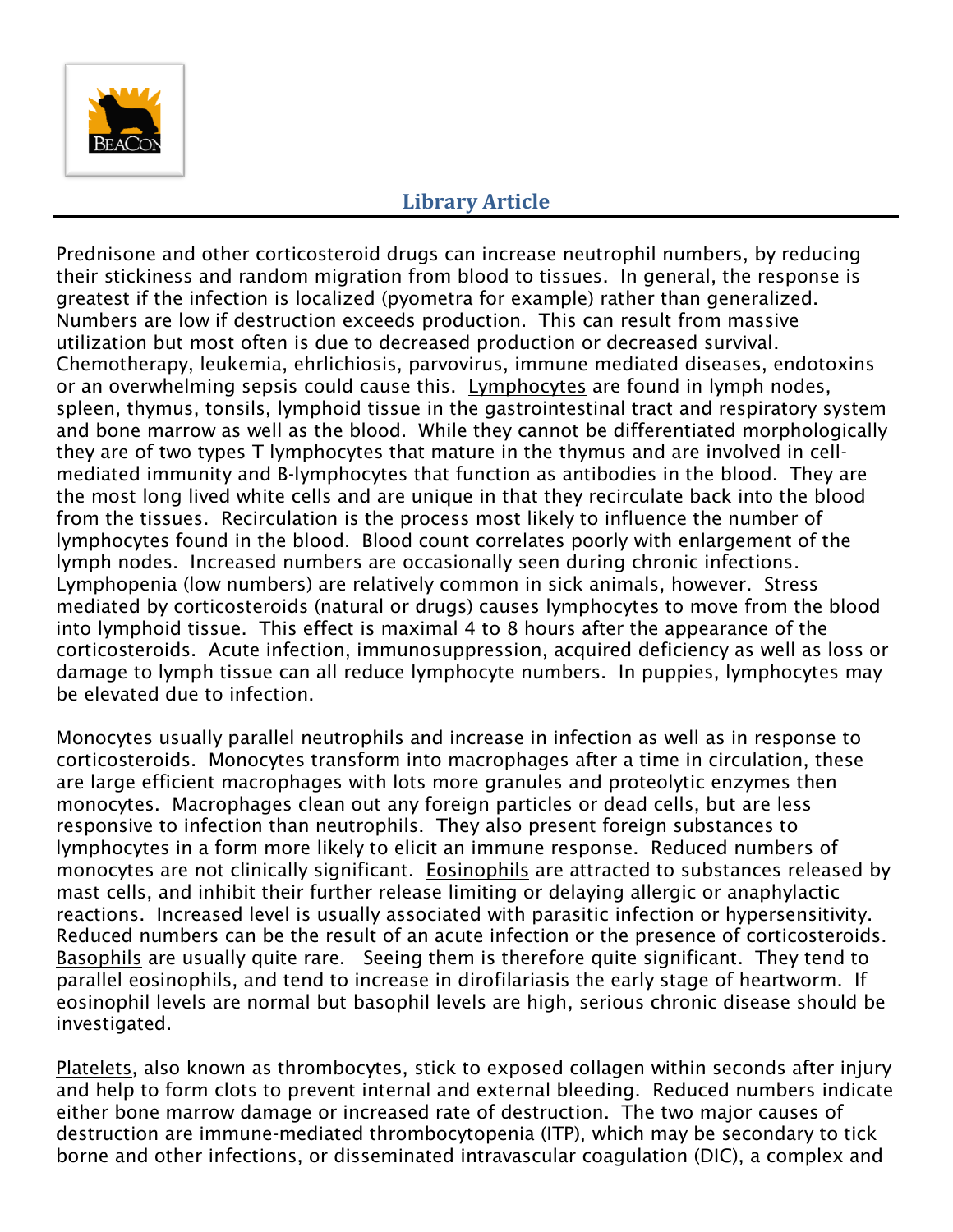

usually terminal condition in which blood clots throughout the body as the result of a number of serious conditions. Platelet numbers have to drop dramatically before you see spontaneous bruising – including pinpoint petechiation – and bleeding.

A blood smear will be examined microscopically not only as confirmation of the machine generated cell numbers, but also to look for parasites, as well as abnormal cell shapes and arrangements. Platelets may clump in samples giving false low readings and the blood smear will determine whether adequate numbers are indeed present.

### **The Biochemistry Profile**

The levels of a variety of enzymes, electrolytes and other substances are measured in the blood serum. Serum is the clear (hopefully) fluid left after the blood cells have been allowed to clot. Together with urinalysis it provides an overview of the health and function of many of the body organs. The tests included in the profile can vary. Idexx, the laboratory I use, offers a wellness check of 11 substances, but also offers tests or 21, 25 and 27 substances as well as a multitude of add-on tests. Common tests are presented here.

Albumin is a small protein produced by the liver. Albumin helps to hold water in the blood vessels; if albumin levels drop, fluid leaks out of the blood as it is pumped through the body and accumulates in body cavities (e.g. ascites) or in tissues as edema. Albumin is decreased due to intestinal malabsorption or malnutrition; exocrine pancreatic insufficiency (EPI) which results in fewer enzymes to digest protein; or chronic liver disease. Reduced levels also occur if protein is lost through kidney disease or hemorrhage. Burns and certain other skin diseases can cause loss of protein through the skin. Increased albumin is the spurious result of dehydration.

Total protein includes albumin, fibrinogen and globulins. Fibrinogen is involved in the formation of blood clots and levels increase in inflammation or neoplastic disease. It may also be increased mildly if the animal is dehydrated. It can be, but is not normally, measured separately as part of the profile. Globulins are larger proteins commonly referred to as antibodies. Often globulin is listed as total protein minus albumin, more accurate assays separate not only albumin from globulin but alpha, beta and gamma globulins from each other. Alpha globulins are acute reacting antibodies responding to tissue injury and inflammation, beta globulins are associated with acute liver disease, and gamma globulins are associated with chronic inflammatory diseases, immune mediated diseases and some lymph based cancers. Some reports will include the ratio of albumin to globulin.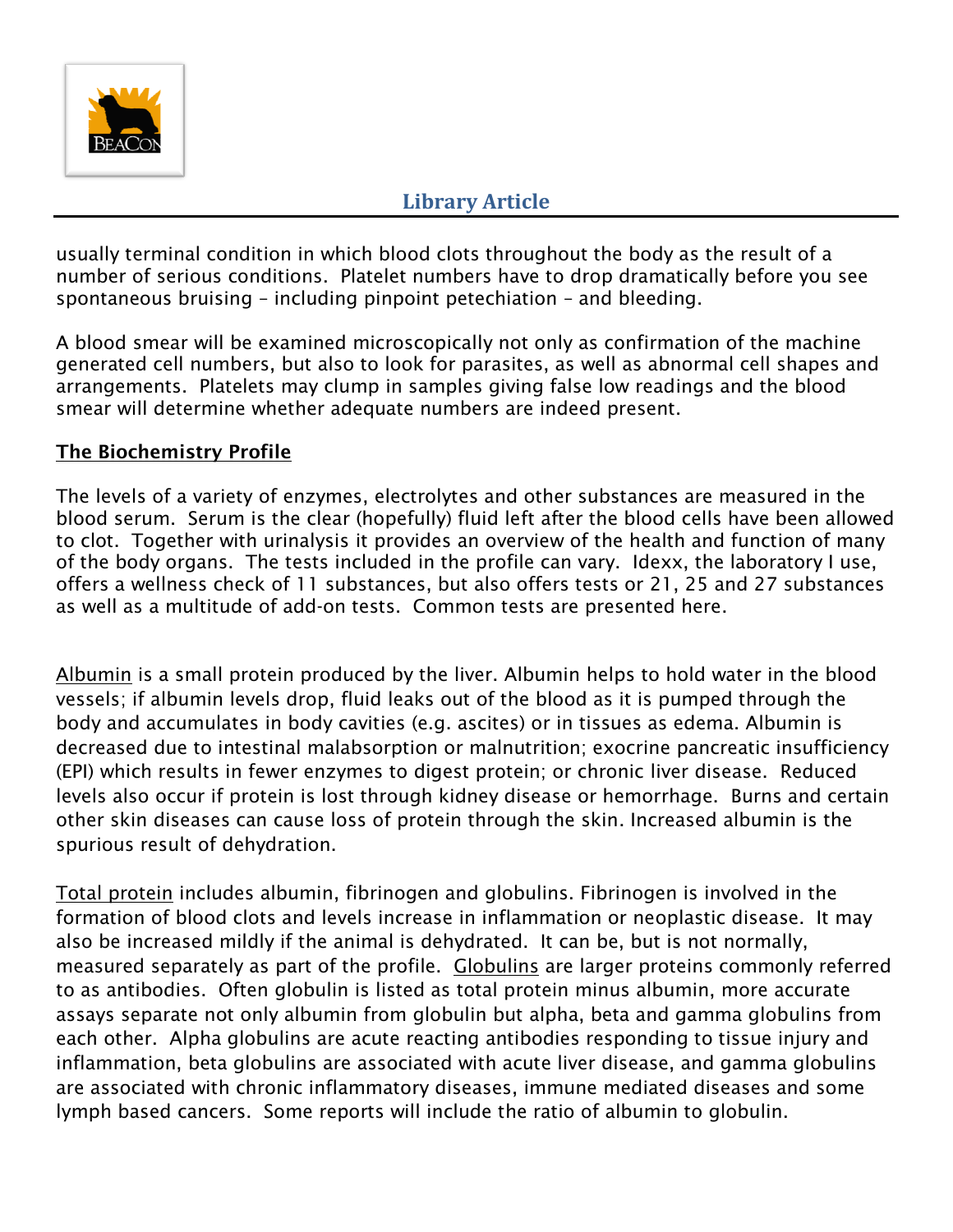

Alkaline phosphatase (ALP) is a group of enzymes that originates from every tissue in the body. High activities occur in liver, bone, intestine, kidney, placenta and white blood cells. Although not normally done, the enzymes from the various organs can be isolated and measured. In healthy animals most ALP is of liver origin. Increased ALP can indicate liver disease (due to interruption of bile flow), bone disease (osteosarcoma, bone healing or hyperparathyroidism) or increased blood cortisol either because corticosteroids have been given or due to Cushing's disease (hyperadrenocorticism). Other drugs especially phenobarbital can also increase ALP. In acute liver disease, ALP may remain normal while other liver enzymes rise, but ALP levels may continue to rise during recovery. In geriatric dogs certain malignant cancers (mammary, squamous cell carcinoma and hemangiosarcoma) may produce a very high ALP.

Alanine aminotransferase (ALT) {aka as glutamic pyruvic transaminase (SGPT)} is an enzyme considered liver specific in the dog. Liver damage – sublethal damage or necrosis - causes ALT to increase in the bloodstream. The level of increase reflects the number of cells that have been damaged. In acute disease a reduction in ALT is favorable, but in chronic cases may just reflect that most of the liver is already compromised. Elevation in ALT does not provide information as to whether the liver disease is reversible or not.

Aspartate aminotransferase (AST) {aka glutamic oxaloacetic transaminase (SGOT)} occurs in most cells but is considered diagnostic of liver and muscle disease. It is less specific and less sensitive to liver damage than ALT.

Other enzymes used to detect liver injury include gamma glutamyl transferase (GGT) and sorbitol dehydrogenase (SDH).

Bilirubin is produced by the liver, spleen and bone marrow as they recycle old red blood cells. Most bilirubin is conjugated in the plasma with proteins although some will be free. In the case of hemolytic anemia or internal hemorrhage most of the increase will be free bilirubin. Blockage of bile flow – either in the liver of gallbladder leads to an increase in conjugated bilirubin. Acute and chronic liver disease usually produces a combined response with increases in both types. Large amounts of bilirubin in the bloodstream will give a yellow color to the mucus membranes, inside the ears and eye whites. This is called icterus or jaundice. Bilirubin is further broken down and eliminated in both the urine and stool. In dogs increases in bilirubin in urine precedes that in the serum.

Bile acids Cholic acid and chenodeoxycholic acid are produced by the liver, combined with amino acids glycine and taurine and secreted into the bile to assist in fat digestion and absorption as well as absorption of the fat soluble vitamins. They are stored in the gall bladder. A bile acid test is used to evaluate the function of the liver and its blood flow to the liver, and to diagnose dogs with portosystemic, shunt, where blood from the intestines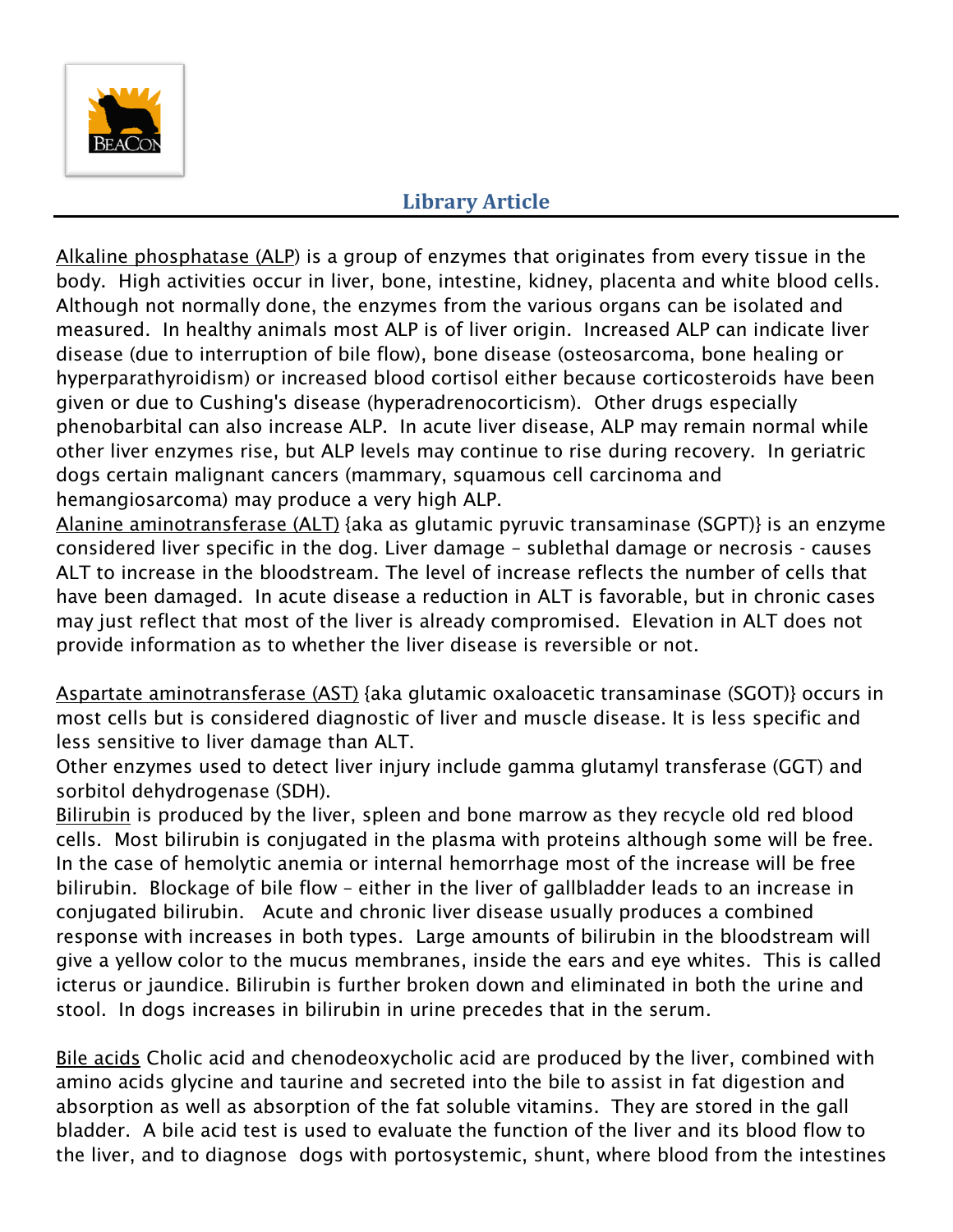

by-passes the liver and goes straight to the general circulation. The bile acid test measures a fasting blood sample and a blood sample two hours after eating. In normal dogs, bile acids released to digest a meal are recovered into the portal blood and returned to the liver. If the dog has a portosystemic shunt the bile acids enter the general circulation and will be dramatically elevated.

Blood Urea Nitrogen (BUN) Only small amounts of urea are ingested, most is made from ammonia – either from the break down of protein or absorbed from the large intestine – in the liver. Urea is excreted by the kidneys. Increased protein breakdown due to increased protein in the diet, hemorrhage, necrosis, starvation, prolonged exercise, infection, fever or corticosteroids causes a mild increase in BUN. Decreased perfusion of the kidneys caused by dehydration, shock or cardiovascular disease can also increase BUN. In dogs with kidney disease approximately 75% of the kidneys are nonfunctional before BUN will increase. BUN doubles approximately each time the remaining number of nephrons is halved.

Creatinine A small amount of creatinine may be ingested from diets rich in muscle meats. Most, however, comes from the conversion of energy stores of phosphocreatine in the muscles to creatinine - a waste product that is eliminated from the body by the kidneys. The creatinine pool is influenced by muscle mass, which in turn can be affected by muscle disease, wasting and training. Unlike BUN, creatinine is less influenced by diet or urine flow, and elevation of creatinine is the result of kidney disease or dehydration.

Amylase is an enzyme produced by the pancreas, small intestine and liver. Amylase helps the body break down sugars. In healthy animals serum amylase is non-pancreatic in origin. In pancreatitis (inflammation of the pancreas) or pancreatic cancer amylase can leak into the lymph system and from there to the blood. The higher the level (3 to 4 times normal) the more likely the source is the pancreas. Kidney disease and intestinal obstruction can also increase amylase; corticosteroids can increase it or decrease it. Occasionally, animals with pancreatitis can have normal serum levels of amylase. Because pancreatic disease isn't the only cause of increased amylase, levels are assessed in conjunction with those of lipase.

Lipase is another pancreatic enzyme which is responsible for the breakdown of fats. It takes longer to get a lipase measurement than that of amylase. A two-fold or greater increase in lipase indicates acute pancreatic disease, and it is almost never normal if the dog has pancreatitis. However, increase can occur in kidney or liver disease or with corticosteroids.

Creatine phosphokinase (CK, CPK) CK is an enzyme that helps store and release energy from muscle. In healthy dogs levels vary considerably with age, at one day old puppies have 5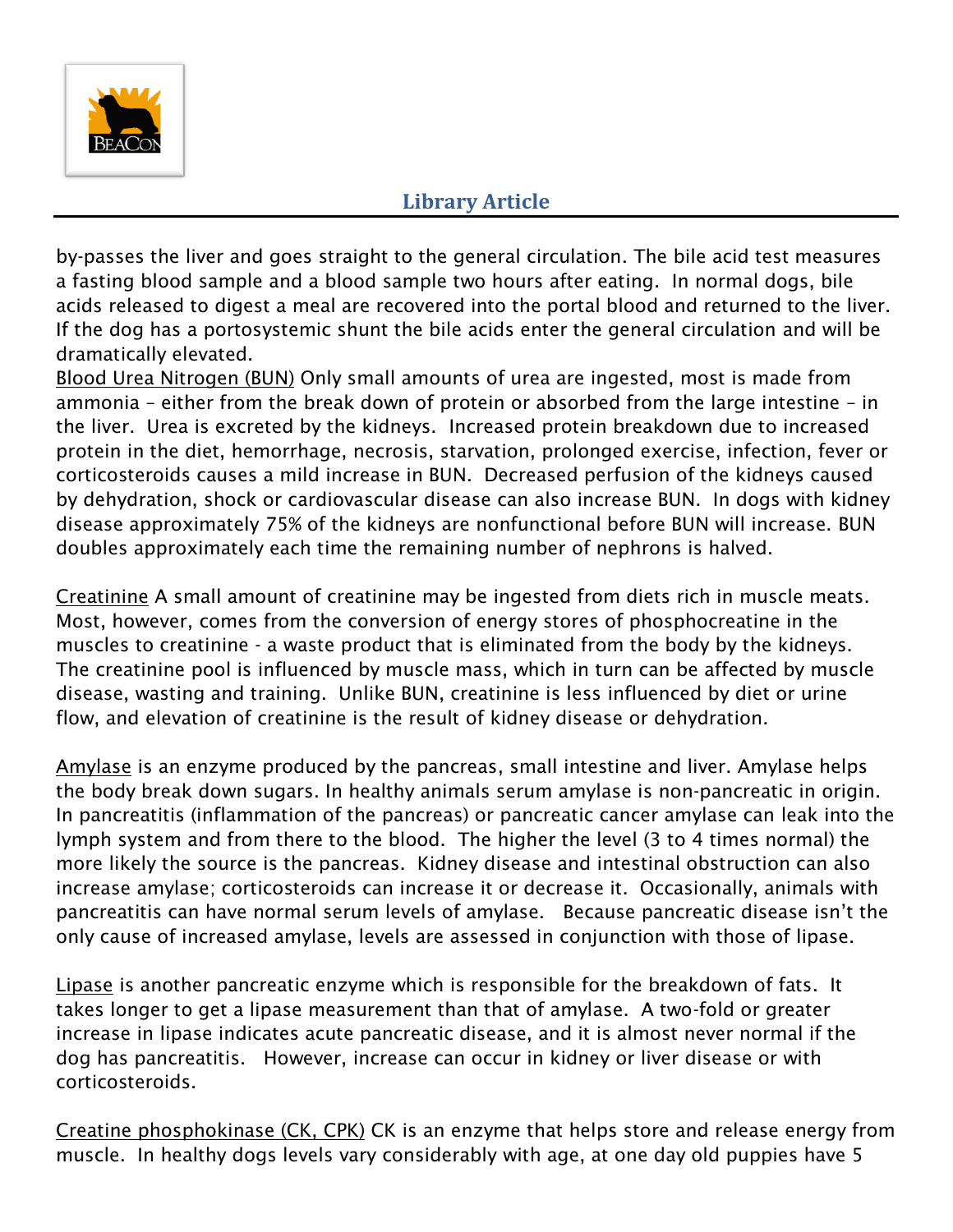

times the activity of adults. Adult levels are reached at 7 months of age. Old dogs may have lower levels. Levels may be artificially increased by hemolysis, excess bilirubin or muscle derived from difficult or repeated venipuncture. Elevation may indicate infection; myositis; trauma; degenerative, metabolic, ischemic or nutritional myopathy and involve heart muscle as well as skeletal muscle. The increase does not correlate to the extent of the damage. Even minor insignificant damage can cause elevation in CK. Two other enzymes lactate dehydrogenase (LDH) and aspartate amintransferase (AST, GOT) - may also be measured to determine muscle function. Results tend to mirror CK, but they are less sensitive.

Glucose is blood sugar. Its level is regulated by the pancreatic hormones insulin and glucagon. Insulin increases the uptake of glucose by liver, skeletal muscle and fat primarily, as well as uptake of some other simple sugars, amino acids, fatty acids, potassium and magnesium. Glucagon is released in response to low blood sugar and causes the liver to convert stored glycogen into glucose. Corticosteroids antagonize insulin's effects. Glucose is increased in dogs and cats with diabetes mellitus – lack of insulin. It may be mildly increased in dogs with Cushing's disease. (Glucose can temporarily increase in the blood if the dog is stressed by having blood drawn or the general examination. If glucose is also elevated in the urine, the blood glucose elevation is not transient.) Low blood sugar occurs less commonly and can be indicative of pancreatic cancer or overwhelming infection (sepsis) or administration of excessive insulin. It may also indicate improper handling of the sample. An animal with low blood sugar will be depressed, seizuring or even in a coma.

Cholesterol There are four major fats in plasma; the two most often measured are cholesterol and triglycerides. They travel bound to peptides in complexes called lipoproteins. Cholesterol levels are usually inversely related to thyroid hormone activity, and it is one of the best indicators of thyroid disease. Liver disease, acute pancreatitis, diabetes mellitus, and kidney disease (nephritic syndrome) and corticosteroid drugs, but not Cushing's disease, can also elevate cholesterol. High cholesterol does not predispose dogs to cardiovascular disease.

Triglycerides must be measured in fasting samples. Elevation indicates endocrine (pancreatic, thyroid), liver, kidney or exocrine pancreatic disease. The electrolytes usually measured include sodium (Na<sup>+</sup>), potassium (K<sup>+</sup>), chloride (Cl<sup>.</sup>) and TCO $_2$  - which is primarily a measure of bicarbonate HCO $_3$ ). The sum of positive ions minus the sum of negatively charged ions is called the anion gap, and is used to determine acid base abnormalities. It increases in such diseases as lactic acidosis, diabetes mellitus,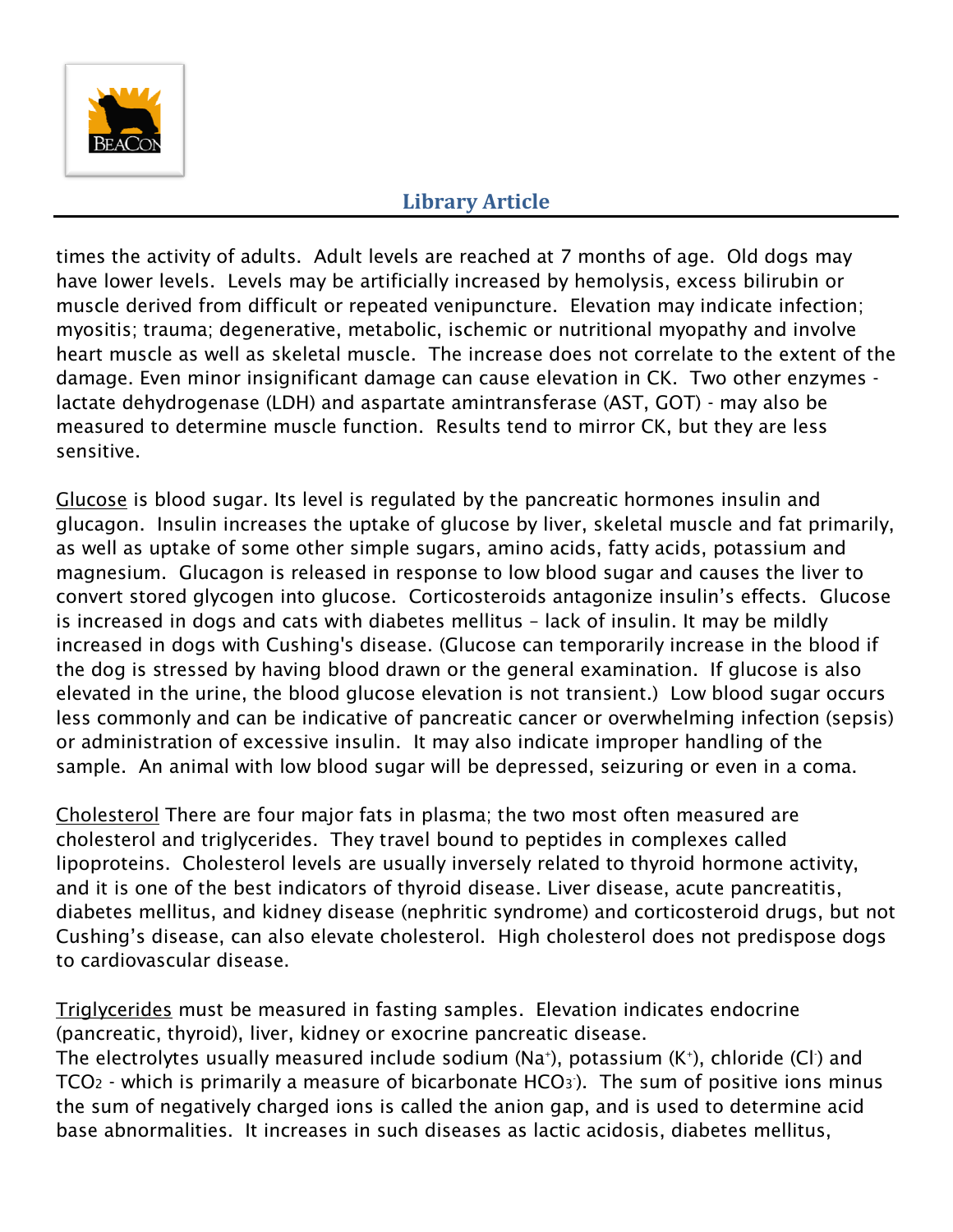

ketosis, renal insufficiency and some toxicities like ethylene glycol (antifreeze) poisoning. A decrease is rare.

Sodium is essential for proper kidney function and water retention. The correct balance between sodium and potassium ions inside and outside nerve and muscle cells is essential for their proper function. Low blood sodium is most commonly seen with Addison's disease (hypoadrenocorticism), but can also be seen in diabetes mellitus or an animal that has been vomiting.

Potassium is increased in the dogs with Addison's disease, as well as with acute kidney failure, and in animals with a ruptured or obstructed bladder. Low potassium is associated with anorexia, vomiting, diarrhea, diabetes or the use of diuretics. Many profiles calculate sodium potassium ratios. If this number is less than 27 it indicates Addison's disease.

Chloride changes tend to parallel those of sodium, but loss of stomach hydrochloric acid can result in low chloride and normal sodium.

TCO<sup>2</sup> Loss of bicarbonate can occur through diarrhea. Loss can also be relative to a build up of lactic acid, ketones, or uremic acids in kidney failure. Some organic poisons may also lower blood acidity. In cases of loss of stomach acid, the kidneys may excrete more bicarbonate to compensate.

Calcium The levels of calcium potassium and magnesium are regulated by parathyroid hormone, calcitonin from the thyroid and Vitamin D. Serum calcium is a reflection of relative bone formation and resorption. It is rarely affected by dietary intake. High blood calcium is most commonly associated with cancer. Less common causes of elevated calcium are chronic kidney failure, primary hyperparathyroidism, poisoning with certain types of rodent bait and bone disease. Low blood calcium may occur in bitches shortly before giving birth or during the early nursing period. This is called eclampsia. It causes tetany, the muscles become rigid. Hypofunction of the parathyroid will also result in low blood calcium. Dogs poisoned with antifreeze may have very low blood calcium.

Phosphorus Levels will be higher in young animals than in adults. Serum phosphorus is largely regulated by the kidneys, although parathyroid hormone can increase resorption. Dietary intake can directly affect serum levels. Phosphorus is increases in chronic kidney disease, as with BUN and creatinine, phosphorus increases in these patients when about 75 percent of both kidneys is damaged.

Blood serum as well as urine components can vary markedly throughout the day. Taking blood from a fasted dog will minimize those variations, but fail to show nutrient sensitive diseases. Blood glucose will be low, as will insulin, while glucagon secretion will be elevated. In anorexic patients, or those fasted more than 24 hours, fat will start to break